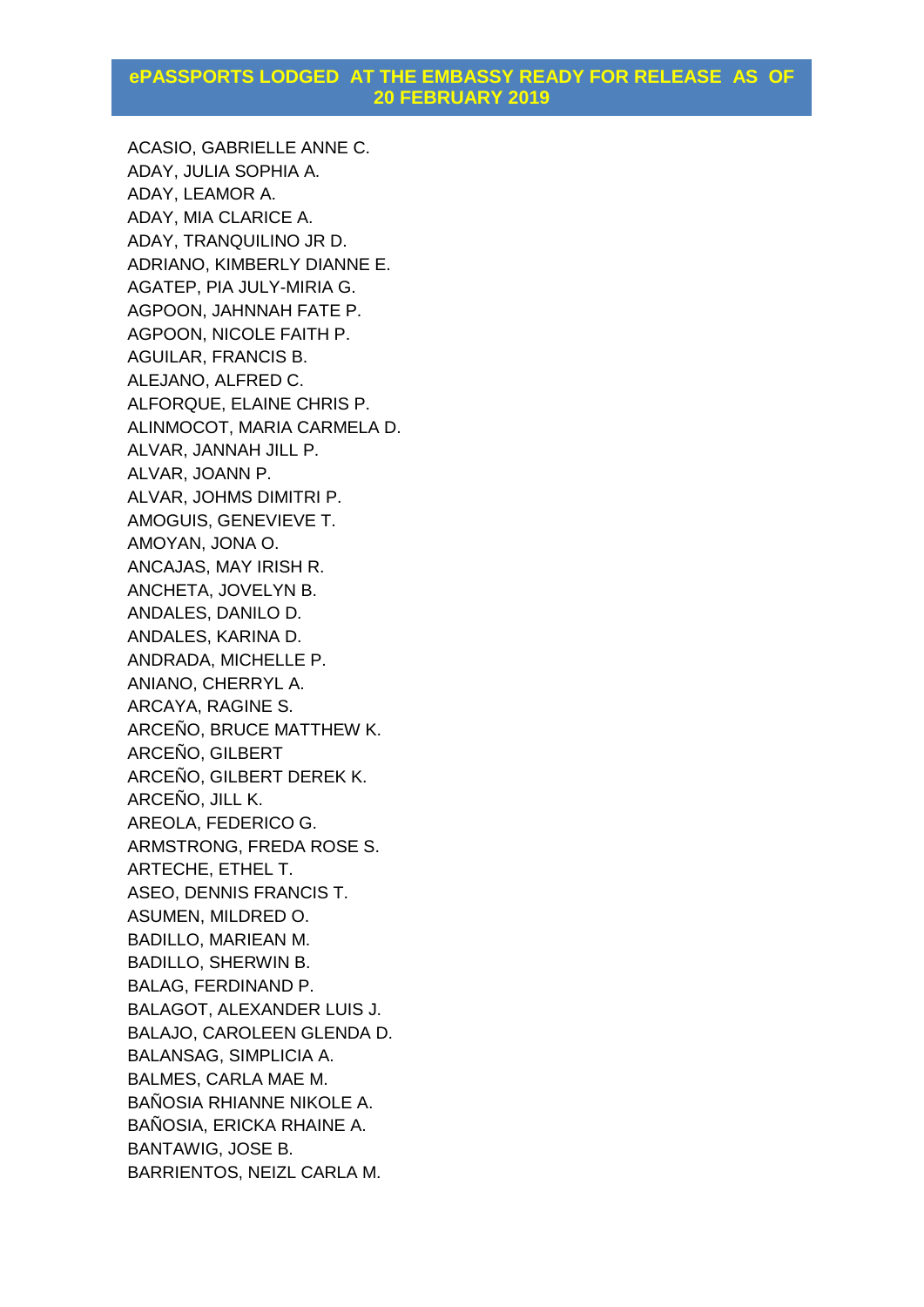BARTOLOME, CHESTER JON L. BARTOLOME, MA. RAYVIERRA S. BAUTISTA, JAMES EDUARD V. BEAZLEY, CARMENCITA B. BECOÑADO, ALICIA C. BRAZA, LECELLE O. BRAZA, TEOFY LEONOR O. BUENAVENTURA, BEATRIZ C. BULAONG, BENJAMIN C. BULURAN, DARWIN JOHANN S. BUQUE, GINA P. BUROG, CARL VINCENT P. BUROG, KARLA DENISE P. BUROG, ROCHELLE ANN T. CABANGON, KATHLEEN JOY L. CALPATURA, JENNILYN S. CAMADO, CRISCYL JEAN L. CANONG, DIANA O. CAPONE, CRISTY FE P. CAPRICHO, RISTY LEO B. CAPRICHO, ROCHELLE MAE L. CARBONE, LOURDES Y. CARLOS, MOTLEY L. CARSON, MARIA CAROLYN L. CASANE, MELANE L. CASEY, LIAM FRANCIS R. CASIDA, MAMERTO JR B. CASTILLO, TREMANE JORDAN CATAPANG, ALFREDO C. CATCHAPERO, FRANCIS GABRIEL G. CATCHAPERO, FRANCIS HENRY P. CATCHAPERO, RYGEN VIKTOR S. CELESTE, MIRME GRACE T. CELI, MARIANNE M. CHUNTIC, THOMAS N. CINCO, AHIO JR B. CINCO, CONNIE G. CIPRIANO, ELIYAH VICTORIA F. CIPRIANO, EVANGELINE F. CO, RACHELLE CHRISTINE CODERA, ARTHEMUS JR A. CODERA, ARTHEMUS R. CODERA, KAREN A. COLLADO, JAMIE SHAULA O. COLLADO, RYOGIN O.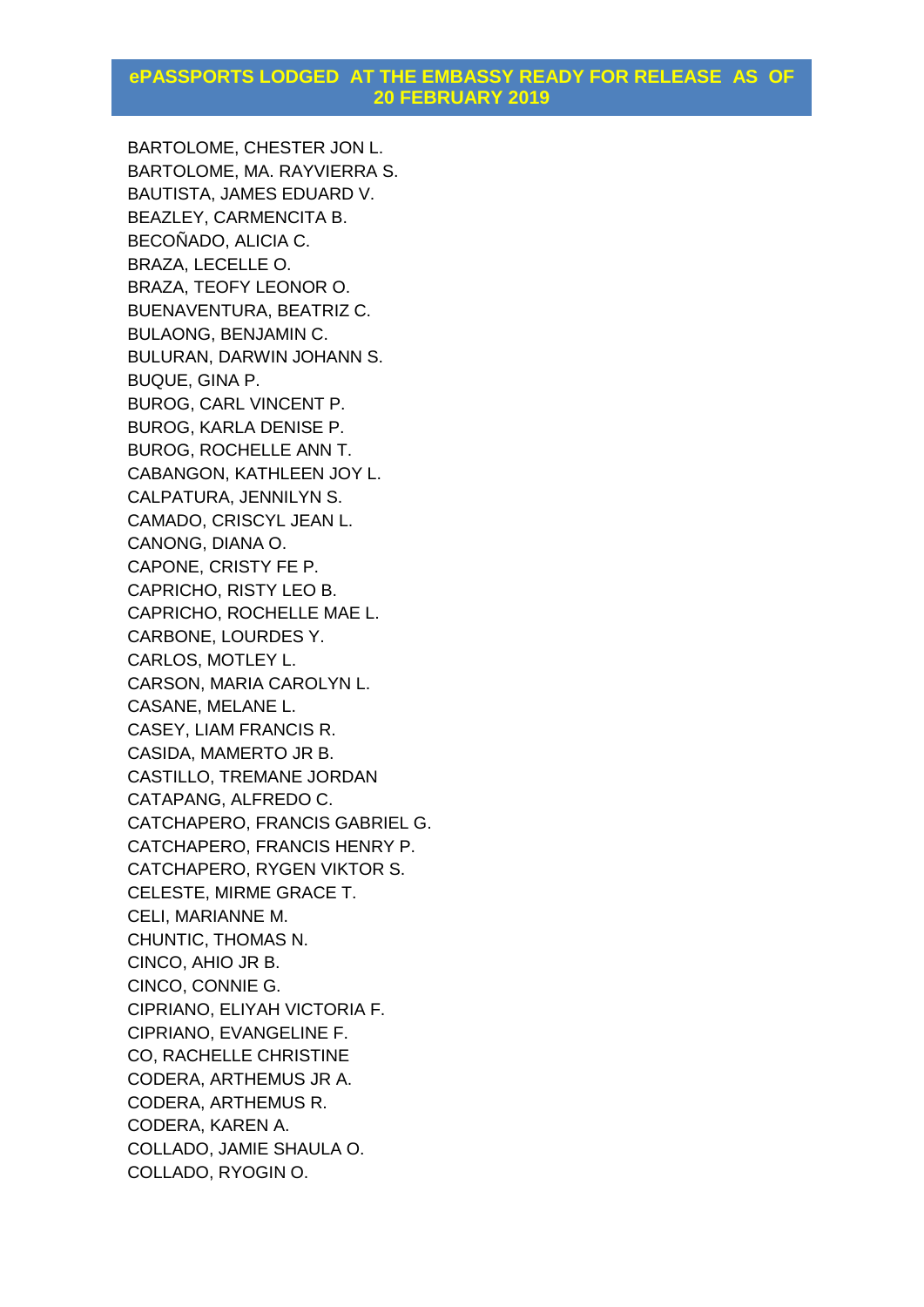COLLINS, LIEZEL C. CONSTANTINO, MARICEL L. CONTANTE, BRANDON JEREMY B. CORCIEGA, ADRIANO C. CORRIGAN, RIMELLY A. CRICHTON, GAIL ANNE CHIARA Q. CUMPA, RICARDO JR B. DAGCUTAN, HAZEL JOY K. DAGUIA, CATHERINE P. DAYADO, LOLITA A. DE GUZMAN, MELINDA G. DE LEON, MEISSNER ZEKE DEL CASTILLO, CASANDRA S. DEL ROSARIO, MAY ANTONETTE DEL ROSARIO, RYAN C. DELA CRUZ, ANDREA MARIA C. DELA CRUZ, DAVID MARTIN C. DELA CRUZ, MARIA C. DELA ROCA, RAMIL A. DIANSAY, MERLIN T. DICHOSO, JOAQUIN LOLITO D. DIMALANTA, EDWARD G. DINEROS, JOSHUA A. DIZON, MARK LOUIE R. DOMINES, KHYM FHLVYRGE DOMINES, KHYTH MYCHYL DONAIRE, TRIFUNO R. DORADO, VIBERN P. DOWLING, OLIVIA JOANA F. DUCAT, JOSEPH D. DUMPA, CRESTA APRIL N. EMMS, JONALYN M. ENCABO, DOMINIQUE M. ENCARNACION, ALEXANDRA NICOLE P. ENCARNACION, MICHEL P. ENDRINAS, CELESTE DIANNE S. ENRIQUEZ, VINCENT ROMMEL H. ESDRELON, JOYCE Z. ESPIRITU, KANE D. ESTEBAN, NIÑA P. ESTEVES, MONAH Q. FARAON, BRYAN V. FARAON, PRINCESS ALEXIA T. FERNANDEZ, RHUEL ARVIN B. FERRER, FERHEN B.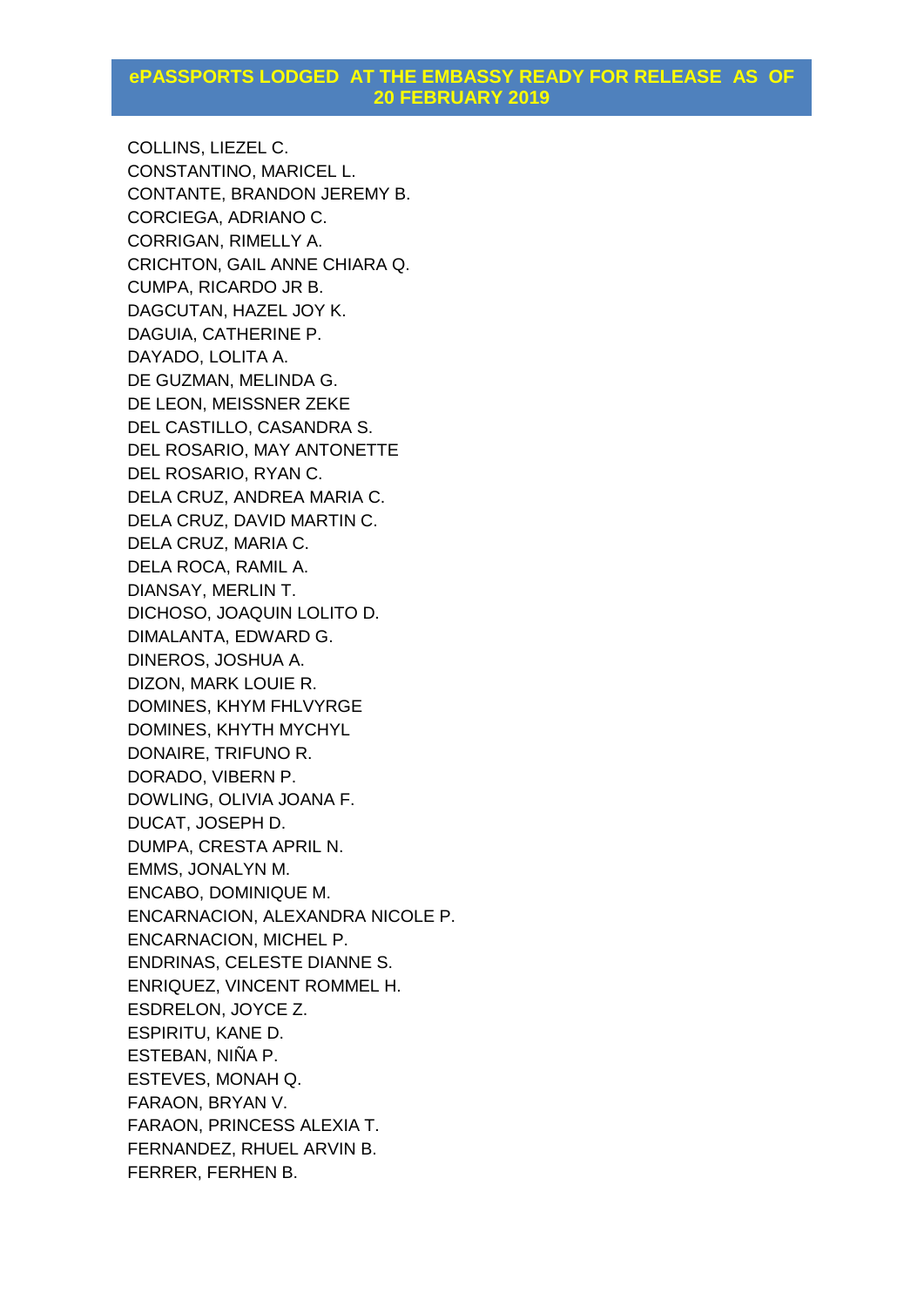FLORANDO, LOU ANTONETTE S. FRANCISCO, JONA E. FUENTES, FLORIMEL Q. GABOT, LEHONA GYN P. GABOT, SETH GEWN P. GABOT, WYNOLA P. GALAROSA, ZAMINO NOEL C. GALILA, ROLAND V. GALME, KENNY JIM F. GARCIA, EIHLIONY CHLOETILLE GAROL, RHEALYN D. GARTH, PRINCESS NATALIE L. GERARDO, CHARLOTTE G. GHOBASHY, YARA WALEED L. GOMEZ, REX S. GONZALES, MARY ANN L. GONZALES, WHAYNE MARAGARETH L. GONZALES, WILSON M. GRAHAM, RHEA C. GULATERA, RONALD JR B. HARRISON, ANNA MAE M. HAYES, SHEMAIAH C. HAYNES, JOCELYN Q. HERNANDEZ, JOHN ONEIL M. HODGES, ANDREA C. HODGES, RHIANNA MAY C. IDDOBA, DIALYN B. ILAGAN, FREYA YEKATERINA C. ISIP, RICARDO P. JESBERG, LUCILLE O. JOORAWON, NANCY F. JUANITES, EDGAR JR M. JUMAMIL, ALINE J. KABIGTING, PHOEBE MAE P. KARYDIS, STEPHANIE B. LAHAYLAHAY, ALLEN R. LAMBERT, MARY GRACE T. LASCANO, MARGIE C. LASCUÑA, SUZETTE T. LEAHY, MARIA LESLIE LEUDAR, HELEN MAY M. LIVAS, GESSIE V. LIZARDO, KIM DUSTIN S. LO-AY, JOSE GAIUS F. LUBAO, HENRY D.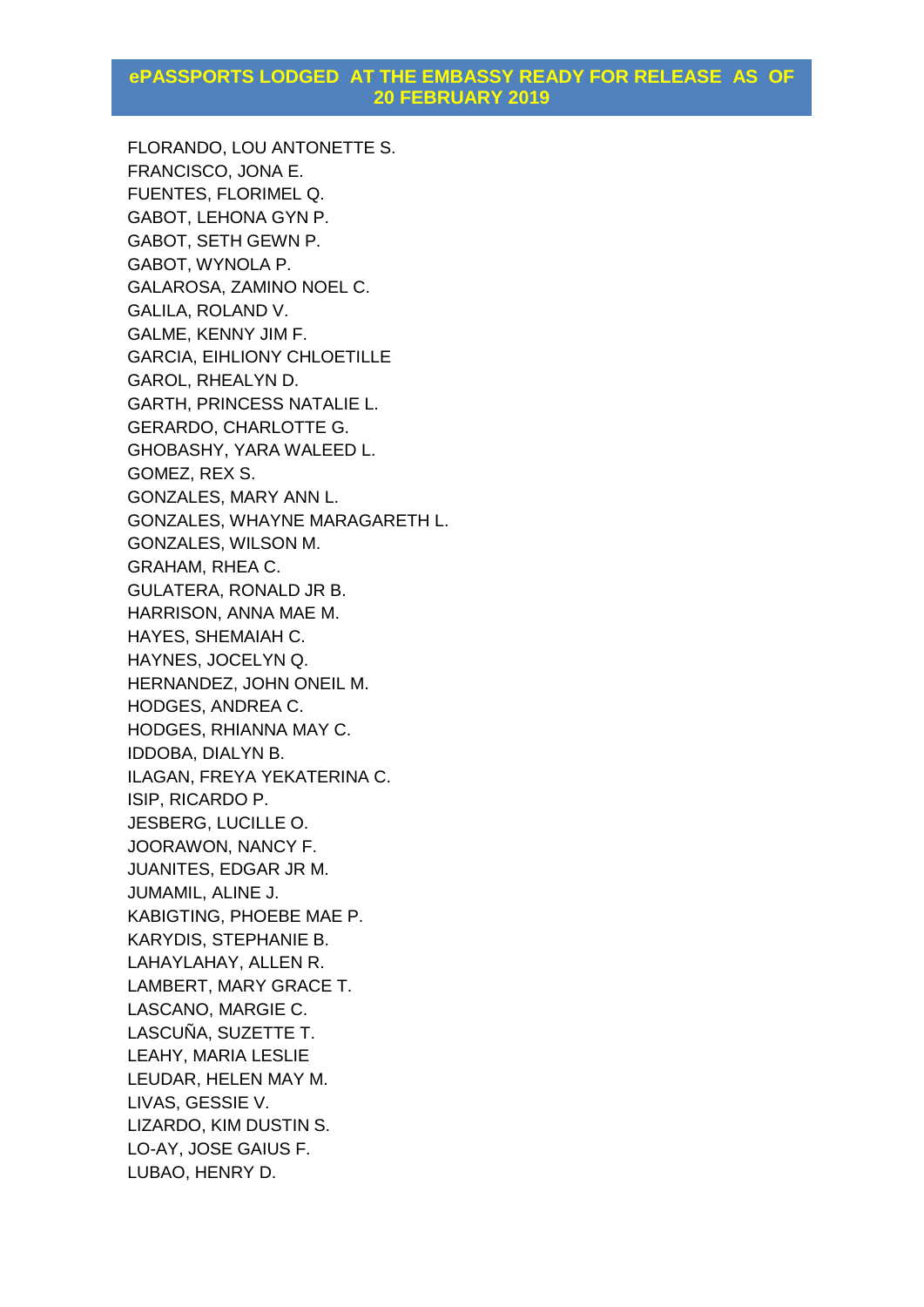LUCHSINGER, MECHAELA AYESHA A. MACEDA, LEONILA F. MAGBANUA, FE D. MAGLINTE, JOYCE B. MAKILING, KYLA JEAN MALAHAY, ERROL TIM V. MALAHAY, MILAGROS P. MALAHAY, ZEUS ADRIAN BRANDO P. MALIGSAY, GLORIA R. MALUNAS, BUSHANNE RIO R. MALUNAS, MARIZ RIO R. MALUNAS, SHELOMITH RIO R. MAMABA, MOI GLEN M. MANGAHAS, MARCELITA C. MANITO, MARJORIE T. MANTABOTEM CHONA U. MARDO, KING FELIX MARQUEZ, EUNICE M. MARQUEZ, REIANN EDA M. MATIAS, ERICSON P. MATIAS, EUNIKAELA COLEEN C. MATIC, GILEM M. MATTHEW, DANIEL B. MCKINLAY, MARIEVIC A. MEJIA, MARIA VICTORIA M. MEJIA, MARIE VICTORIA C. MEMBRERE, DAN CARLVIN S. MENDOZA, JONA JOY T. MEURA, JO-AN C. MINA, GERRY P. MOMO, ANNIE A. MORA, CYREL ALYSSA J. NADUGO, ANGELA MAE I. NAGUNA, LOUIE GEORGE V. NAYON, CAMILA NADINE T. NAYON, MARIA LOURDES T. NAYON, TAMERA ZOE T. NEPTUNO, MARIA ALGEAN NISPEROS, ABOU BEN JOHN L. NISPEROS, JOSEPHINE G. NUÑEZ, NATHANIEL M. OBILLE, CLINT REGGIE D. OBILLE, ISAGANI Y. OBILLE, JUDITH D. OBILLE, KATE MAYLEEN D.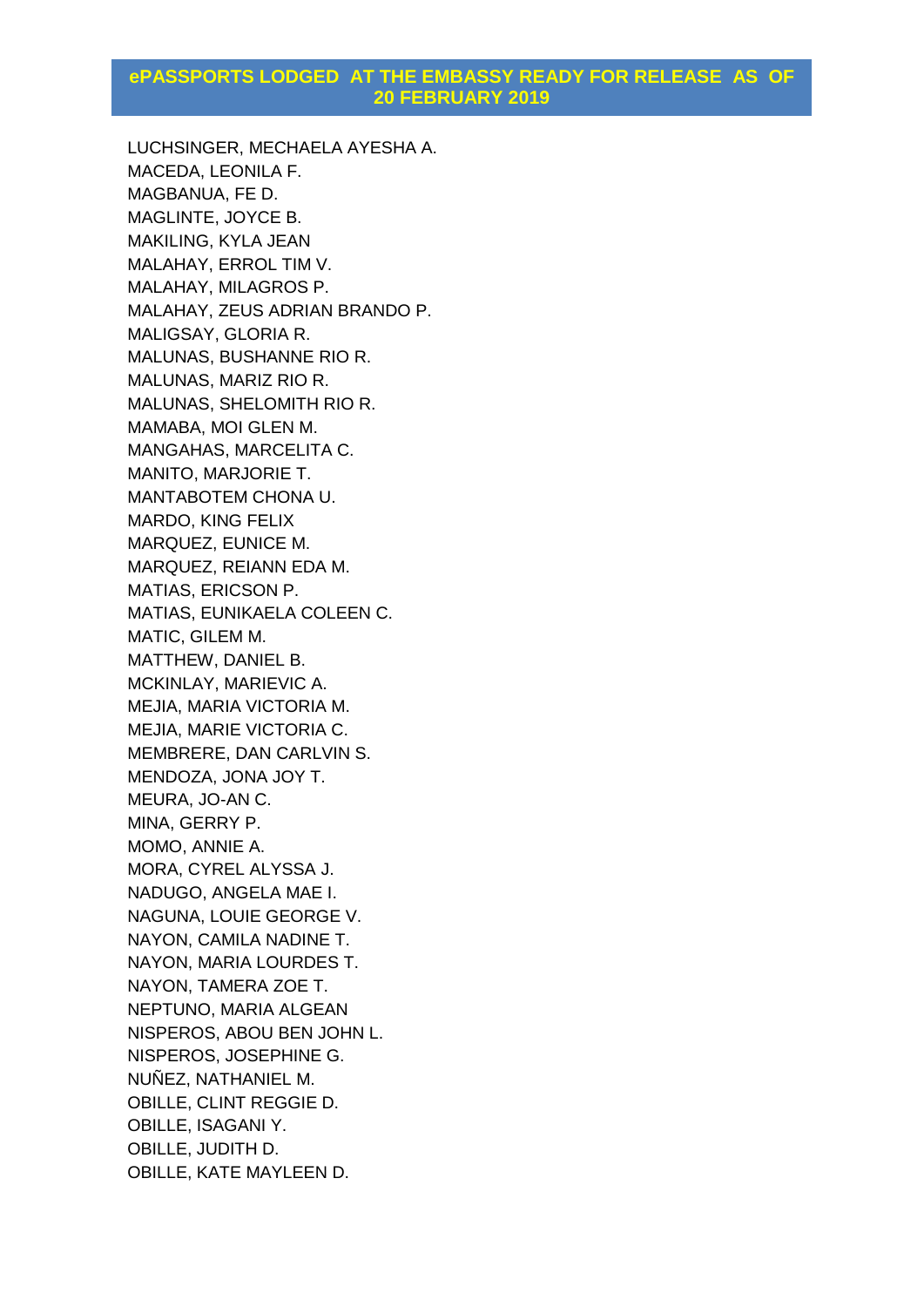OBRERO, RYAN ANTHONY M. ONDA, DANISE ANN OPLAS, JOSE JR. B. OPLAS, VINCE JOSEPH L. ORONGAN, JESSE C. ORPILLA, GLENDA T. OYANGOREN, ERNEST JOHN L. PAALAN, ANNALIZA F. PABINGUIT, KYLE C. PABINGUIT, LEAH C. PABINGUIT, LUKE C. PAIMALAN, LOUIE BRYAN G. PAREDES, ZENAIDA F. PARK, TATHIANNA M. PATALINGHUG, NOVIE JANE A. PATEN, RENA A. PATES, PRINCE WILFREDO P. PEDRAJA, KARLYLE D. PEREY, KATRINA BAMBIE PEREZ, ANGELA ICAH T. PEREZ, CHRISTIA RAMIAH T. PEREZ, JANELLE LAUREN D. PEREZ, LYRA JULIANNA D. PEREZ, MARY RONETH T. PESA, CARMENCITA B. PILAR, BABY JANE S. PILOTIN, NANERDA M. PODIOTAN, ALTHEA JANYA S. PODIOTAN, JOHN KASTER C. PODIOTAN, LUVINE MARY C. PODIOTAN, RHIANNA FAYE C. POLILIN, JAMES JR L. POLINAR, STEPHANIE B. PROFUGO, ELIZA L. QUIAMBAO, LUCAS MATEO QUIAMBAO, MARIA ROSARIO D. QUIAMBAO, MARIBEL P. RAMOS, NOEMI A. RENDIZA, BENGIE L. REYES, JILLIAN MICHAELA S. REYES, JUSTINE MAE F. REYES, MONIQUE R. RICAFORT, FRANCIS L. RIOFLORIDO, ANABELLE P. RIOFLORO, GARYY F.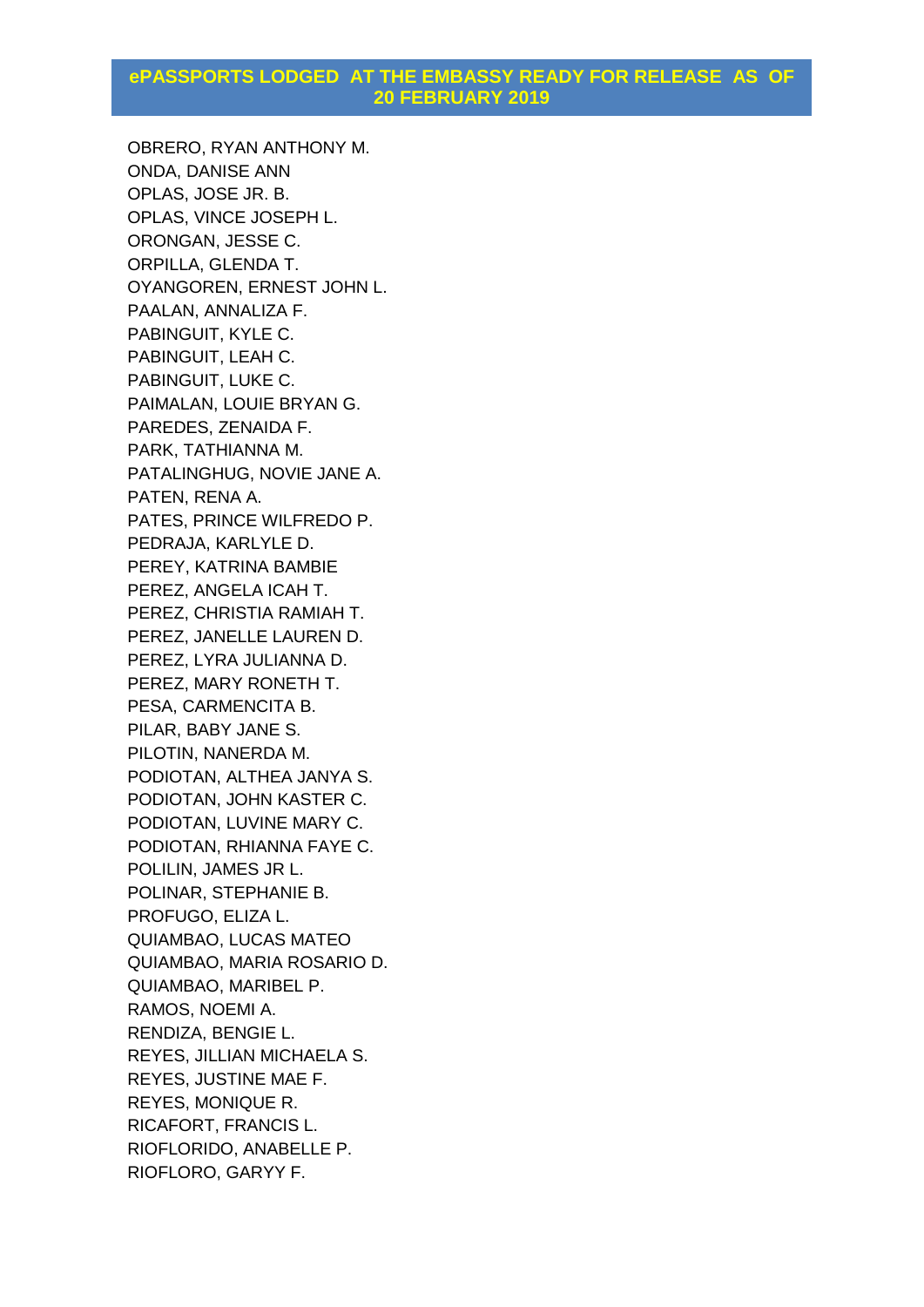ROBLES, RONELET RODRIGUEZ, EMMANUEL J. ROUND, CARMELITA B. RUDIO, CARMELITA T. SALGADO, DANIELLE ANNE W. SALVADOR, MARSHELL JOE SAN JOSE, ANTHONY P. SANARIZ, JERMAINE RYKEN V. SANDOVAL, JAYJAY G. SANIDAD, YSAAC C. SANTIAGO, DEXTER L. SANTIAGO, LOURDES L. SANTOS, JACKLYN T. SANTOS, MICHAEL R. SASUMAN, LIEZL T. SAVIS, LESLIE P. SIMAN, MARK LEIF C. SIMAN, MARKUS RAPHAEL F. SINGCULAN, RAVEN CLEMENTINE T. SOLAMO, AMADEO ELISEO JR. SOLAMO, LEILANI M. SOMUSA, , ROSALYN L. SUANER, MIBELEN G. SUMANG, NATHANIEL P. TADENA, REYMUND B. TAJALE, MAE KRISTINE C. TALES, FEBBI ANN S. TAN, SYLVIA L. TANATO, JULIET M. TANQUIENG, MICHELLE ANNE S. TAVARA, DENNIS L. TELAN, JONA M. TENORIO, FAITH R. THAPA, ALEX C. TOLENTINO, JOSEPHINE L. TOLENTINO, MARK JENRY A. TORREJAS, FLORANGELE B. TORREJAS, JENNY BOY M. TORTOZA, GIANNE PAUL TORTOZA, MIKKO PAOLO E. TYNAN, FELOMINA N. UBINA, MARJORIE B. ULANGCA, DHEZEEREIGH B. UMALI, ABIGAIL R. UMALI, RAPHAEL MEGAIL R.